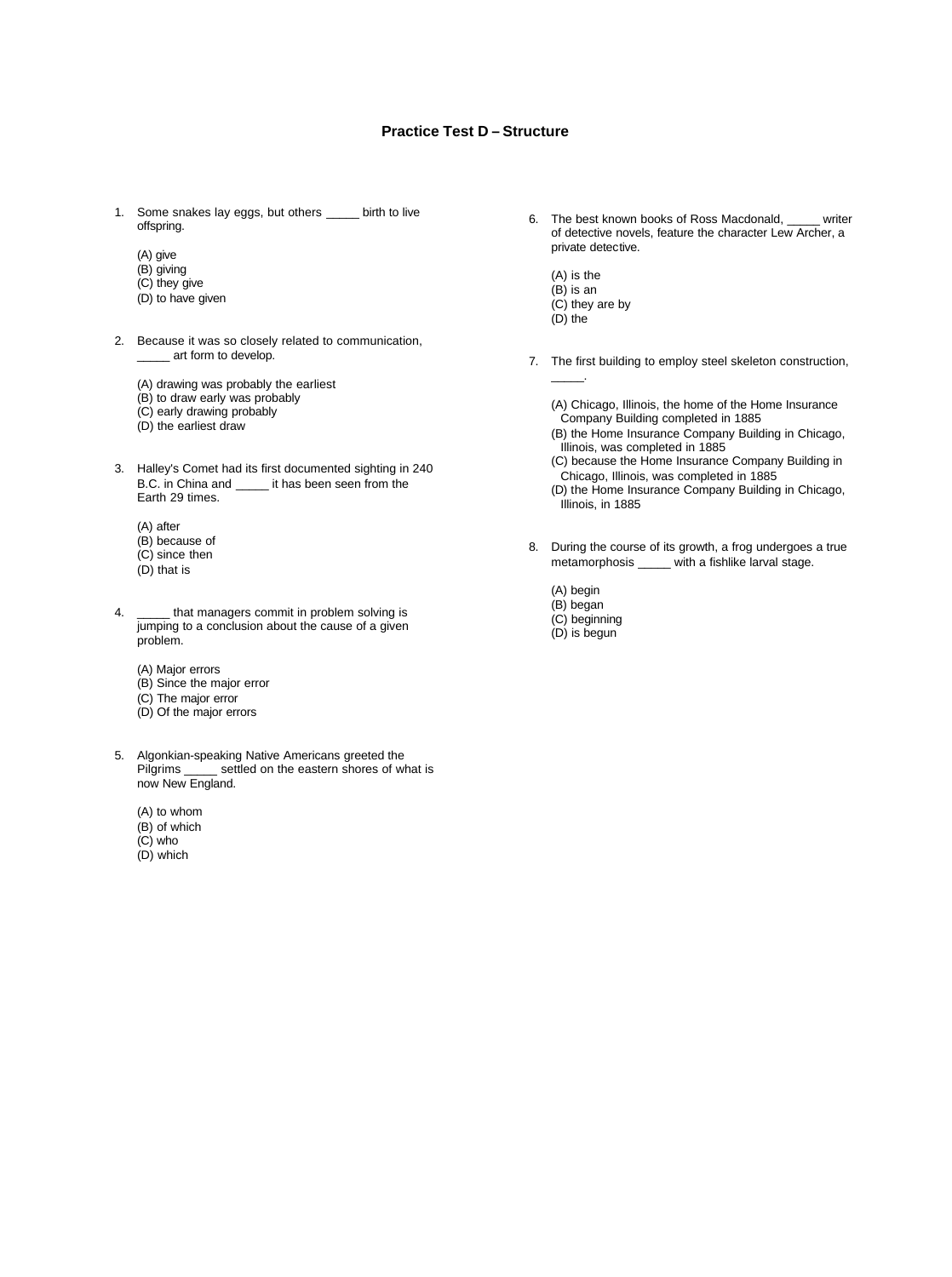- 9. Mahalia Jackson, \_\_\_\_\_ combined powerful vitality with great dignity, was one of the best-known gospel singers in the United States.
	- (A) it was her singing
	- (B) which songs
	- (C) who sang
	- (D) whose singing
- 10. Precious metals, gems, and ivory have been used to make buttons, but most buttons are made of \_\_\_\_\_ wood, glass, or plastic.
	- (A) such materials that
	- (B) materials as such
	- (C) such materials as
	- (D) such materials
- 11. Outside the bright primary rainbow, much fainter secondary rainbow may be visible.
	- (A) so
	- $(B)$  a
	- (C) since
	- (D) still
- 12. Any critic, teacher, librarian, or poet who hopes to broaden poetry's audience faces the difficult challenge of persuading skeptical readers \_\_\_\_\_.
	- (A) that poetry is important today
	- (B) for poetry to be important today
	- (C) to be important poetry today
	- (D) poetry that is important today
- 13. Following the guidelines for speaking and voting established by the book *Robert's Rules of Order,* \_\_\_\_\_ during meetings.
	- (A) and avoid large decision-making
	- organizations' procedural confusion (B) large decision-making organizations avoid
	- procedural confusion
	- (C) is procedural confusion avoided by large decisionmaking organizations
	- (D) are avoiding procedural contusion in large decisionmaking organizations
- 14. Indigo is a vat color, -- called because it does not dissolve in water.
	- (A) which it  $(B)$  it is (C) but (D) so
- 15. Associated with the Denishawn company from 1916 until 1923, Martha Graham developed a powerful, ------- that was integral to the foundations of modern dance.
	- (A) expressively stylish
	- (B) a style expressive
	- (C) stylishly expressive
	- (D) expressive style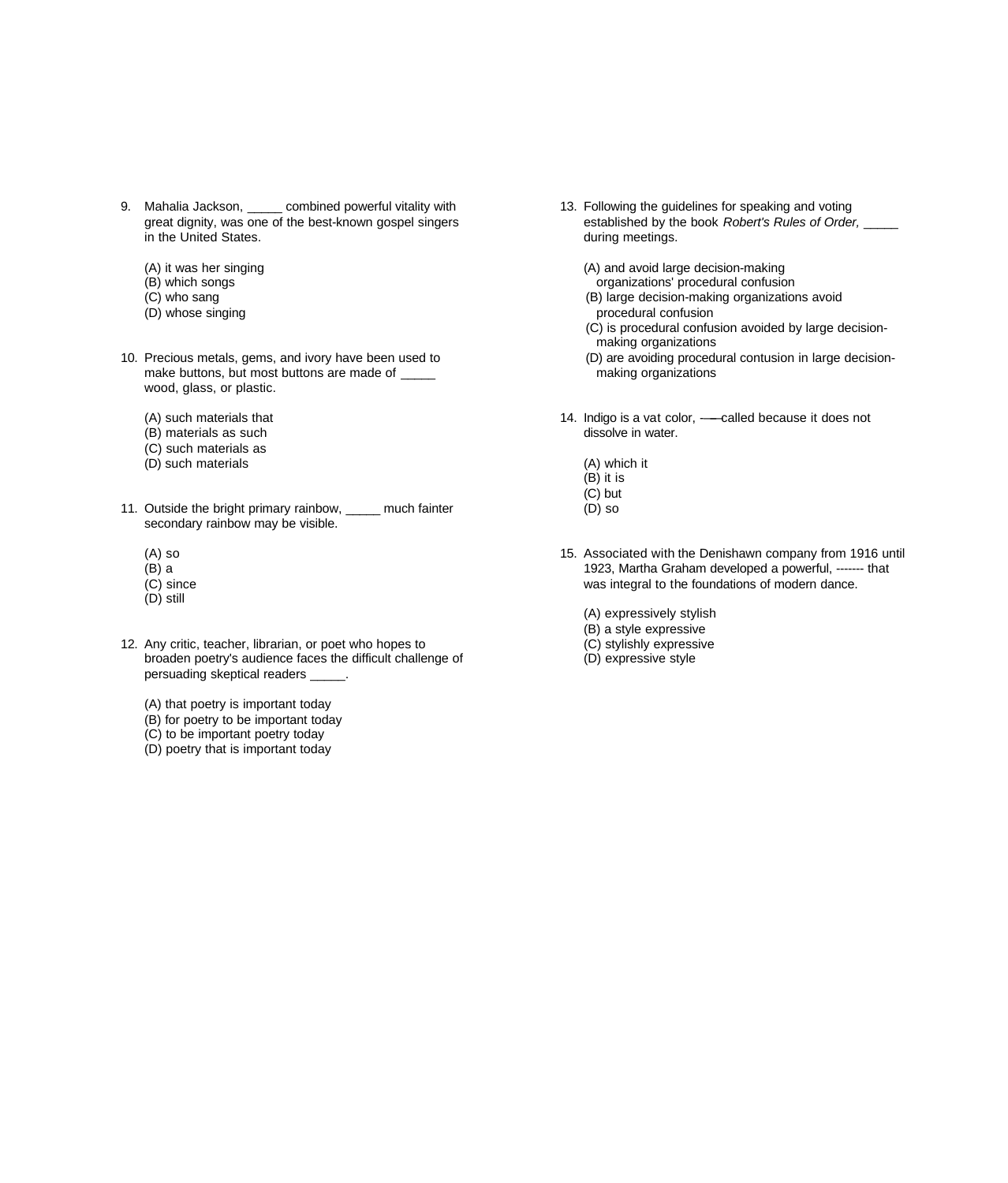## **Practice Test D – Written Expression**

- 16. According to most psychological studies, body language expresses a speaker's emotions and attitudes, and it also tends to affect the emotions and attitudes of the listen.
- 17. The dachshund is a hardy, alert dog with a well sense of smell.
- 18. Quasars, faint celestial objects resembling stars, are perhaps the most distant objects know.
- 19. The importance of environmental stimuli in the development of coordination between sensory input and motor response varies lo species to species.
- 20. A smile can be observed, described, and reliably identify; it can also be elicited and manipulated under experimental conditions.
- 21. A musical genius, John Cage is noted for his highly unconventional ideas, and he respected for his unusual compositions and performances.
- 22. Chocolate is prepared by a complexity process of cleaning, blending, and roasting cocoa beans, which must be ground and mixed with sugar.
- 23. Several million points on the human body registers either cold, heat, pain, or touch.
- 24. In the 1800's store owners sold everything from a needle to a plow, trust everyone, and never took inventory.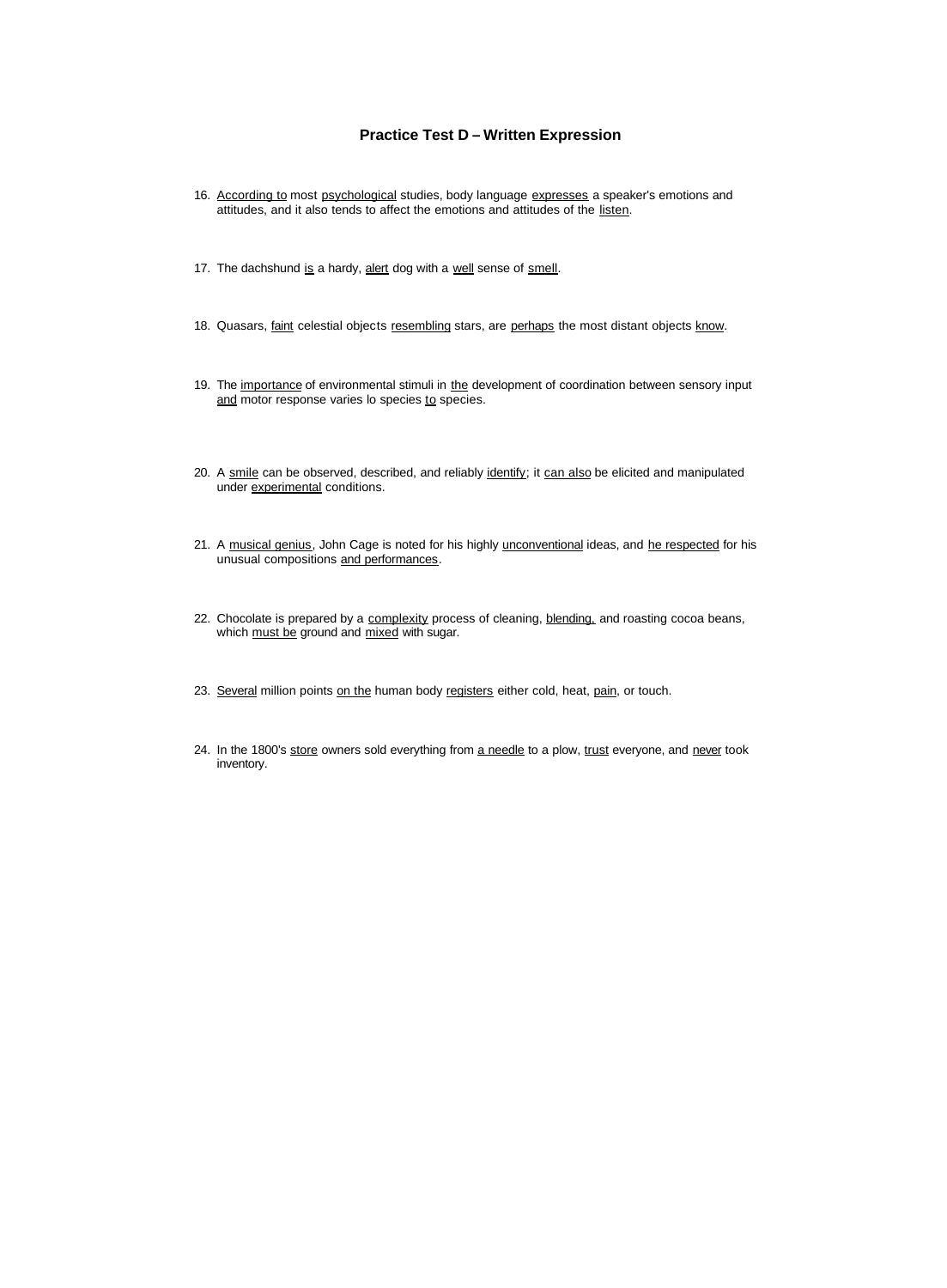- 25. Although they reflect a strong social conscience, Arthur Miller's stage works are typical more concerned with individuals than with systems.
- 26. While highly prized for symbolizing good luck, the four-leaf clover is rarity found in nature.
- 27. An involuntary reflex, an yawn is almost impossible to slop once the mouth muscles begin the stretching action.
- 28. Elected to serve in the United States House of Representatives in 1968, Shirley Chisholm was known for advocacy the interests of the urban poor.
- 29. A mirage is an atmospheric optical illusion in what an observer sees a nonexistent body of water or an image of some object.
- 30. Turquoise, which found in microscopic crystals, is opaque with a waxy luster, varying in color from greenish gray to sky blue.
- 31. *Homo erectus* is the name commonly given into the primate species from which humans are believed to have evolved.
- 32. Today modern textile mills can manufacture as much fabrics in a few seconds as it once took workers weeks to produce by hand.
- 33. The Hopi, the westernmost tribe of Pueblo Indians, have traditionally lived large multilevel structures clustered in towns.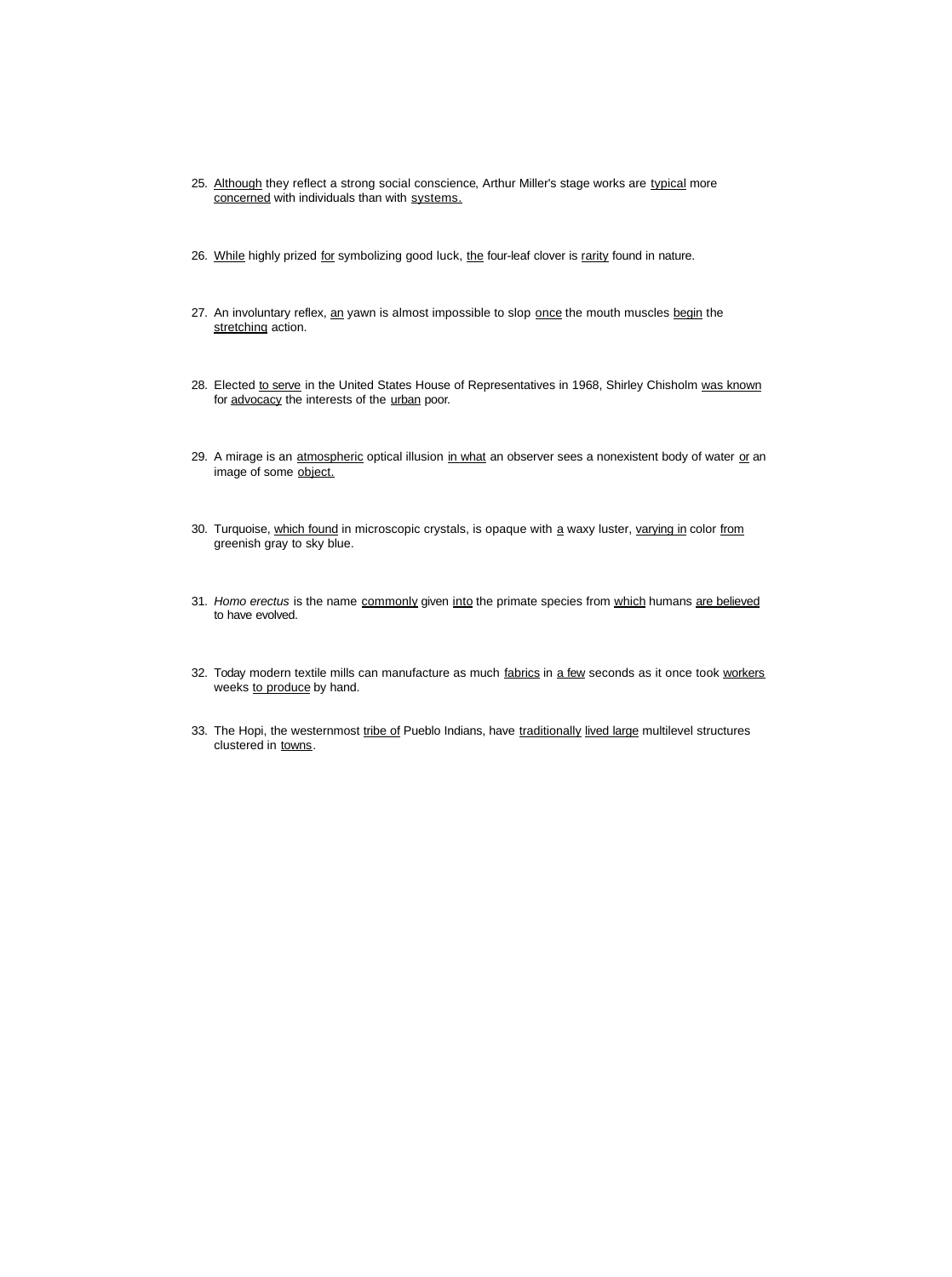- 34. Exploration of the Solar System is continuing, and at the present rate of progress all the planets will have been contacted within the near 50 years.
- 35. Since their appearance on farms in the United Stales between 1913 and 1920, trucks have changed patterns of production and market of farm products.
- 36. Antique collecting became a significant pastime in the 1800's when old object began to be appreciated for their beauty as well as for their historical importance.
- 37. American painter Georgia 0' Keeffe is well known as her large paintings of flowers in which single blossoms are presented as if in close-up.
- 38. Despite television is the dominant entertainment medium for United States households, Garrison Keillor's Saturday night radio show of folk songs and stories is heard by millions of people.
- 39. The work which the poet Emma Lazarus is best known is "The New Colossus," which is inscribed on the pedestal of the Statue of Liberty.
- 40. In the New England colonies, Chippendale designs were adapted to locally tastes, and beautiful furniture resulted.